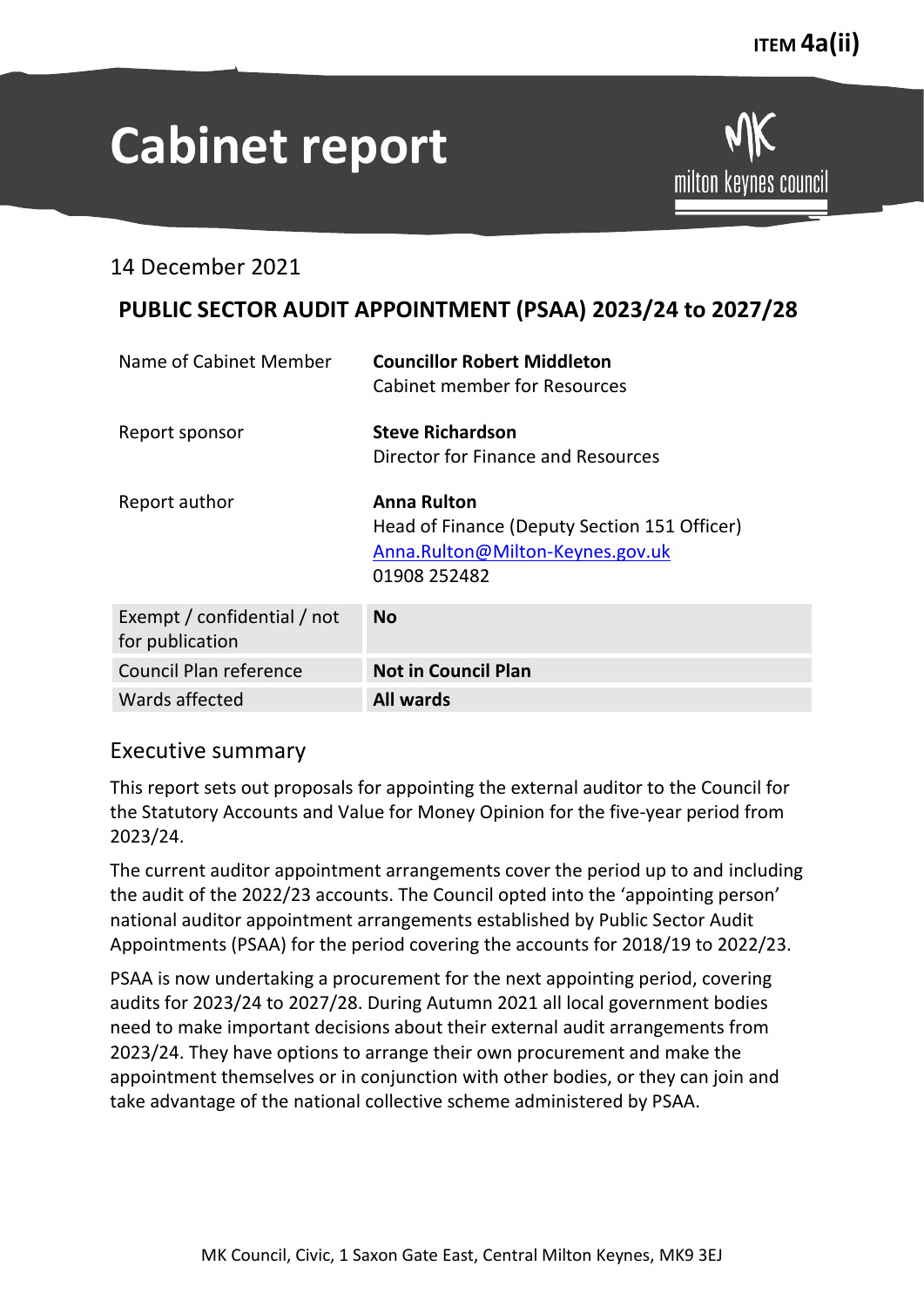The report concludes that the sector-wide procurement conducted by PSAA will produce better outcomes and will be less burdensome for the Council than a procurement undertaken locally because:

- collective procurement reduces costs for the sector and for individual authorities compared to a multiplicity of smaller local procurements;
- if it does not use the national appointment arrangements, the Council will need to establish its own auditor panel with an independent chair and independent members to oversee a local auditor procurement and ongoing management of an audit contract;
- it is the best opportunity to secure the appointment of a qualified, registered auditor - there are only nine accredited local audit firms, and a local procurement would be drawing from the same limited supply of auditor resources as PSAA's national procurement; and
- supporting the sector-led body offers the best way of ensuring there is a continuing and sustainable public audit market into the medium and long term.

If the Council wishes to take advantage of the national auditor appointment arrangements, it is required under the local audit regulations to make the decision at full Council.

# 1. Decision/s to be made

1.1 That Cabinet recommends to Council that it accepts Public Sector Audit Appointments' invitation to opt into the sector-led option for the appointment of external auditors to principal local government and police bodies for five financial years from 1 April 2023.

# 2. Why is the decision needed?

## **Procurement of External Audit for the period 2023/24 to 2027/28**

- 2.1 Under the Local Government Audit & Accountability Act 2014 ("the Act"), the Council is required to appoint an auditor to audit its accounts for each financial year. The council has three options;
	- To appoint its own auditor, which requires it to follow the procedure set out in the Act.
	- To act jointly with other authorities to procure an auditor following the procedures in the Act.
	- To opt into the national auditor appointment scheme administered by a body designated by the Secretary of State as the 'appointing person'. The body currently designated for this role is Public Sector Audit Appointments Limited (PSAA).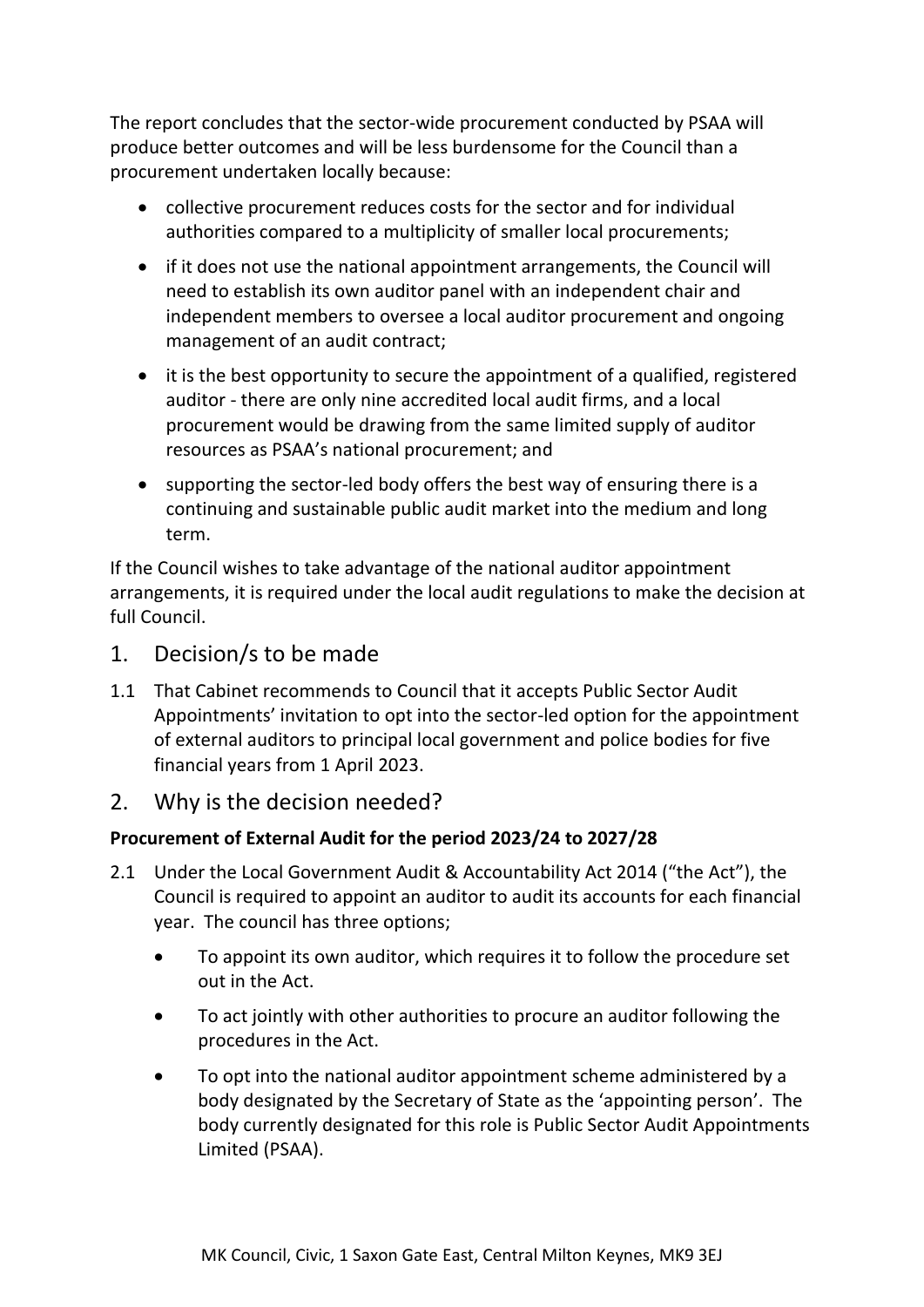#### **The Appointed Auditor**

- 2.2 The auditor appointed at the end of the procurement process will undertake the statutory audit of accounts and Best Value assessment of the council in each financial year, in accordance with all relevant codes of practice and guidance. The appointed auditor is also responsible for investigating questions raised by electors and has powers and responsibilities in relation to Public Interest Reports and statutory recommendations.
- 2.3 The auditor must act independently of the council and the main purpose of the procurement legislation is to ensure that the appointed auditor is sufficiently qualified and independent.
- 2.4 The auditor must be registered to undertake local audits by the Financial Reporting Council (FRC) employ authorised Key Audit Partners to oversee the work. As the report below sets out there is a currently a shortage of registered firms and Key Audit Partners.
- 2.5 Auditors are regulated by the FRC, which will be replaced by a new body with wider powers, the Audit, Reporting and Governance Authority (ARGA) during the course of the next audit contract.
- 2.6 Councils therefore have very limited influence over the nature of the audit services they are procuring, the nature and quality of which are determined or overseen by third parties.

#### **The national auditor appointment scheme**

- 2.7 PSAA is specified as the 'appointing person' for principal local government under the provisions of the Act and the Local Audit (Appointing Person) Regulations 2015. PSAA let five-year audit services contracts in 2017 for the first appointing period, covering audits of the accounts from 2018/19 to 2022/23. It is now undertaking the work needed to invite eligible bodies to opt in for the next appointing period, from the 2023/24 audit onwards, and to complete a procurement for audit services. PSAA is a not-for-profit organisation whose costs are around 4% of the scheme with any surplus distributed back to scheme members.
- 2.8 In summary the national opt-in scheme provides the following:
	- the appointment of a suitably qualified audit firm to conduct audits for each of the five financial years commencing 1 April 2023;
	- appointing the same auditor to other opted-in bodies that are involved in formal collaboration or joint working initiatives to the extent this is possible with other constraints;
	- managing the procurement process to ensure both quality and price criteria are satisfied. PSAA has sought views from the sector to help inform its detailed procurement strategy;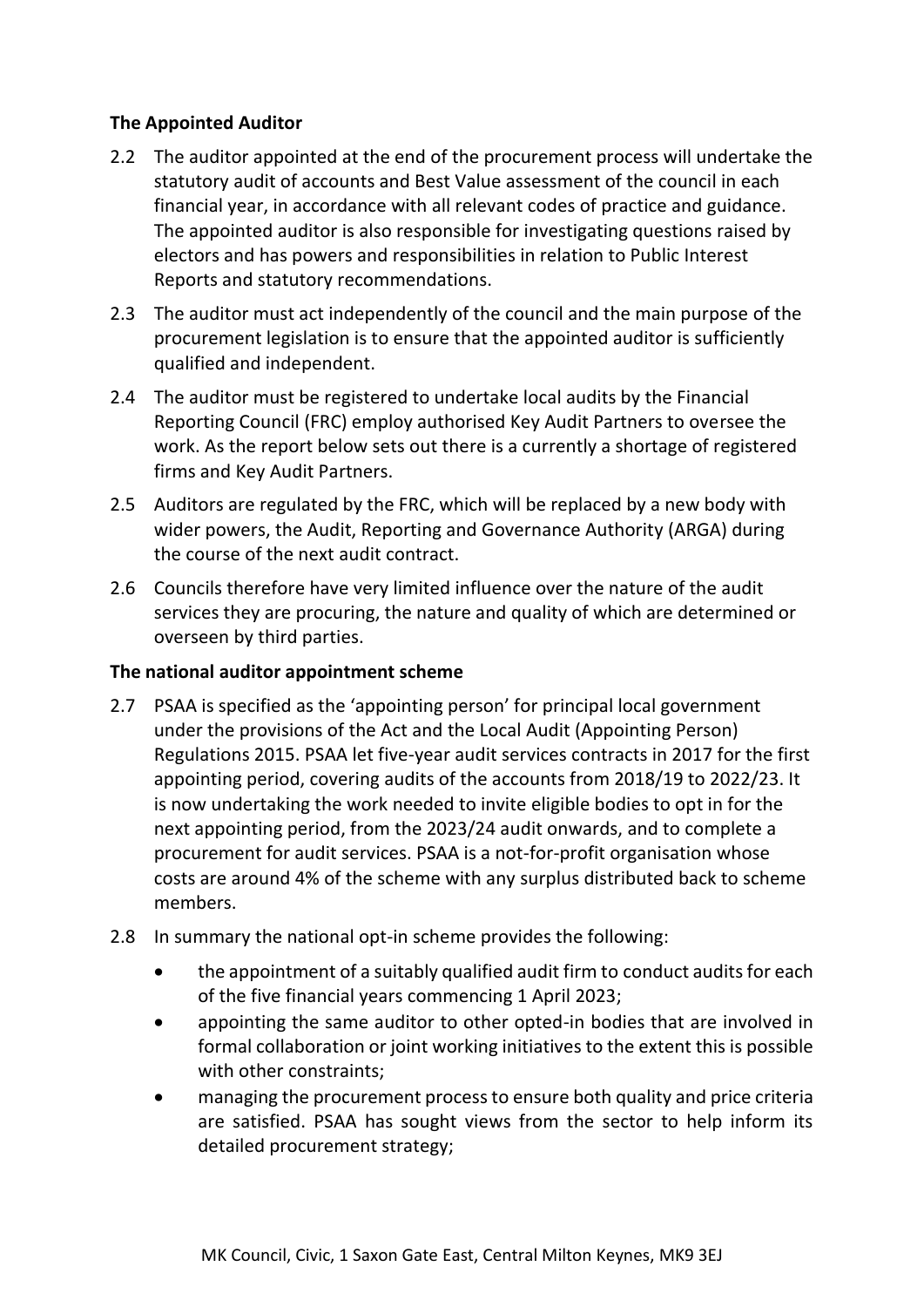- ensuring suitable independence of the auditors from the bodies they audit and managing any potential conflicts as they arise during the appointment period;
- minimising the scheme management costs and returning any surpluses to scheme members;
- consulting with authorities on auditor appointments, giving the Council the opportunity to influence which auditor is appointed;
- consulting with authorities on the scale of audit fees and ensuring these reflect scale, complexity, and audit risk; and
- ongoing contract and performance management of the contracts once these have been let.

#### **Pressures in the current local audit market and delays in issuing opinions**

- 2.9 Much has changed in the local audit market since audit contracts were last awarded in 2017. At that time the audit market was relatively stable, there had been few changes in audit requirements, and local audit fees had been reducing over a long period. 98% of those bodies eligible opted into the national scheme and attracted very competitive bids from audit firms. The resulting audit contracts took effect from 1 April 2018.
- 2.10 During 2018 a series of financial crises and failures in the private sector year led to questioning about the role of auditors and the focus and value of their work. Four independent reviews were commissioned by Government: Sir John Kingman's review of the Financial Reporting Council (FRC), the audit regulator; the Competition and Markets Authority review of the audit market; Sir Donald Brydon's review of the quality and effectiveness of audit; and Sir Tony Redmond's review of local authority financial reporting and external audit. The recommendations are now under consideration by Government, with the clear implication that significant reforms will follow. A new audit regulator (ARGA) is to be established, and arrangements for system leadership in local audit are to be introduced. Further change will follow as other recommendations are implemented.
- 2.11 The Kingman review has led to an urgent drive for the FRC to deliver rapid, measurable improvements in audit quality. This has created a major pressure for audit firms to ensure full compliance with regulatory requirements and expectations in every audit they undertake. By the time firms were conducting 2018/19 local audits during 2019, the measures they were putting in place to respond to a more focused regulator were clearly visible. To deliver the necessary improvements in audit quality, firms were requiring their audit teams to undertake additional work to gain deeper levels of assurance. However, additional work requires more time, posing a threat to the firms' ability to complete all their audits by the target date for publication of audited accounts. Delayed opinions are not the only consequence of the FRC's drive to improve audit quality. Additional audit work must also be paid for. As a result, many more fee variation claims have been needed than in prior years.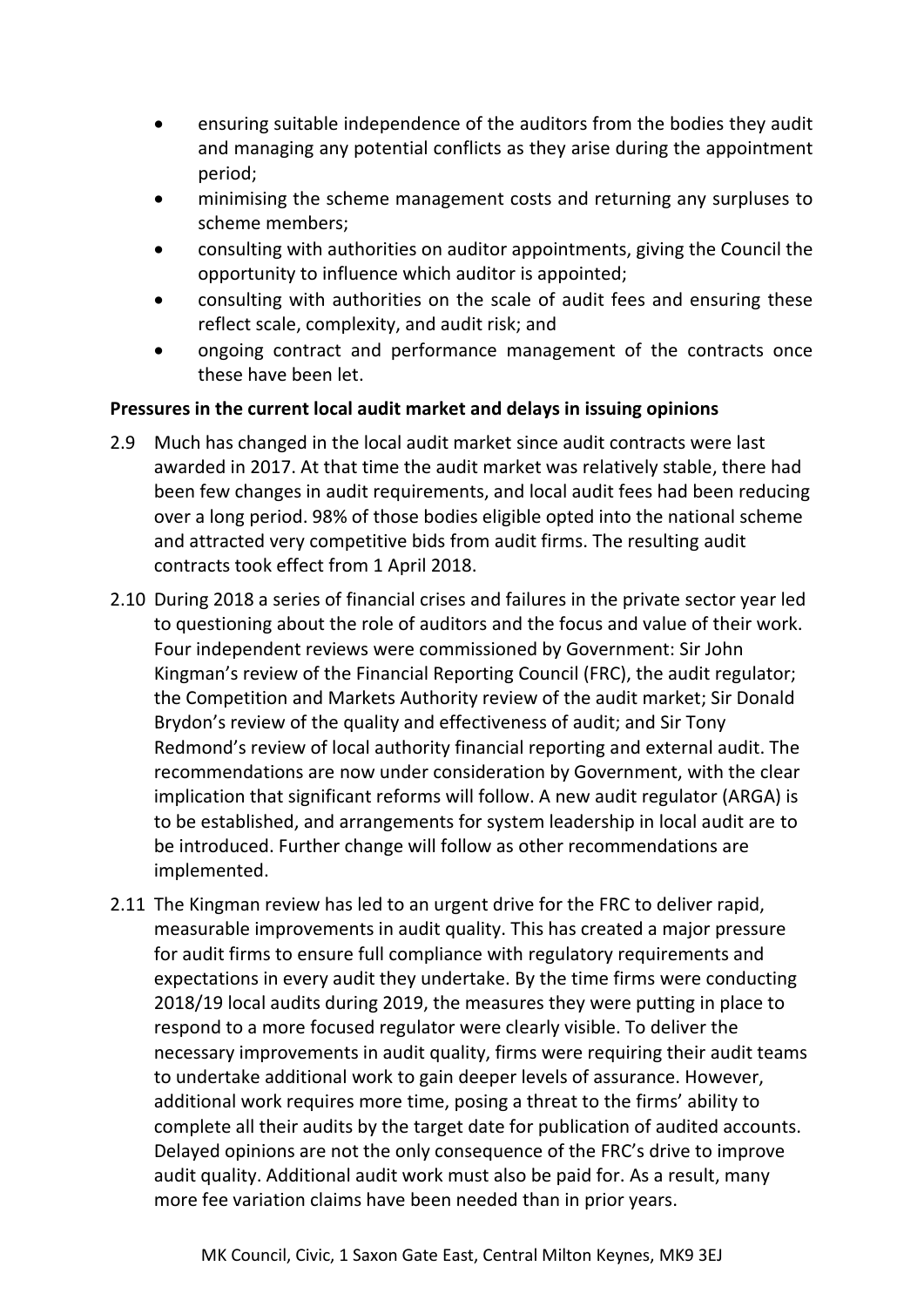- 2.12 This situation has been accentuated by growing auditor recruitment and retention challenges, the complexity of local government financial statements and increasing levels of technical challenges as bodies explore innovative ways of developing new or enhanced income streams to help fund services for local people. These challenges have increased in subsequent audit years, with Covid-19 creating further significant pressure for finance and audit teams.
- 2.13 None of these problems is unique to local government audit. Similar challenges have played out in other sectors, where increased fees and disappointing responses to tender invitations have been experienced during the past two years.

#### **The invitation**

2.14 PSAA is now inviting the Council to opt in for the second appointing period, for 2023/24 to 2027/28, along with all other eligible authorities. Based on the level of opt-ins it will enter into contracts with appropriately qualified audit firms and appoint a suitable firm to be the Council's auditor. Details relating to PSAA's invitation are provided in the attached **Annex A**.

#### **The next audit procurement**

- 2.15 The prices submitted by bidders through the procurement will be the key determinant of the value of audit fees paid by opted-in bodies. PSAA will:
	- seek to encourage realistic fee levels and to benefit from the economies of scale associated with procuring on behalf of a significant number of bodies;
	- continue to pool scheme costs and charge fees to opted-in bodies in accordance with the published fee scale as amended following consultations with scheme members and other interested parties (pooling means that everyone within the scheme will benefit from the prices secured via a competitive procurement process  $-$  a key tenet of the national collective scheme);
	- continue to minimise its own costs, around 4% of scheme costs, and as a not-for-profit company will return any surplus funds to scheme members. In 2019 it returned a total £3.5million to relevant bodies and in 2021 a further £5.6million was returned.
- 2.16 PSAA will seek to encourage market sustainability in its procurement. Firms will be able to bid for a variety of differently sized contracts so that they can match their available resources and risk appetite to the contract for which they bid. They will be required to meet appropriate quality standards and to reflect realistic market prices in their tenders, informed by the scale fees and the supporting information provided about each audit. Where regulatory changes are in train which affect the amount of audit work suppliers must undertake, firms will be informed as to which developments should be priced into their bids.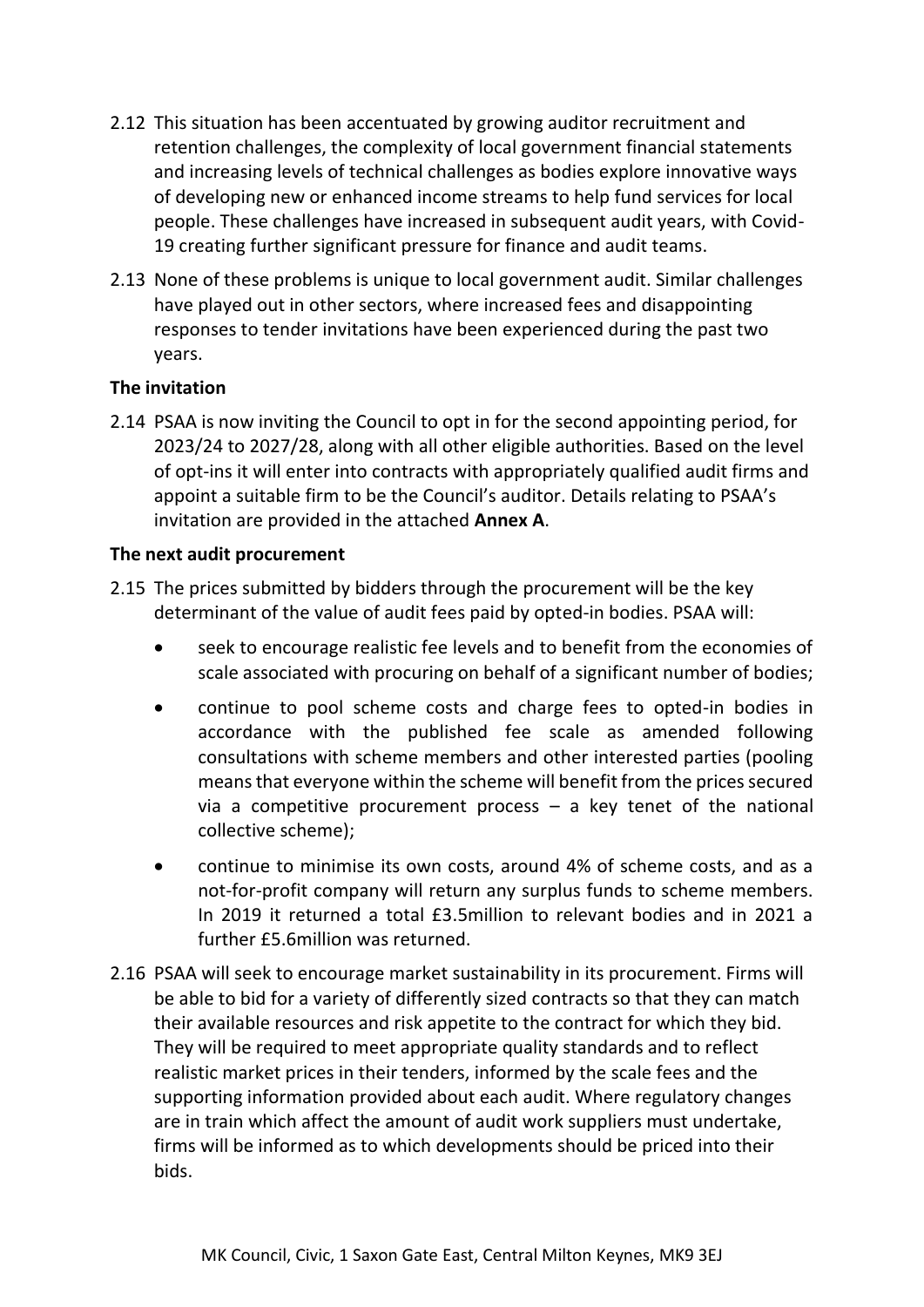- 2.17 The scope of a local audit is fixed. It is determined by the Code of Audit Practice (currently published by the National Audit Office)1, the format of the financial statements (specified by CIPFA/LASAAC) and the application of auditing standards regulated by the FRC. These factors apply to all local audits irrespective of whether an eligible body decides to opt into PSAA's national scheme or chooses to make its own separate arrangements. The requirements are mandatory; they shape the work auditors undertake and have a bearing on the actual fees required.
- 2.18 There are currently nine audit providers eligible to audit local authorities and other relevant bodies under local audit legislation. This means that a local procurement exercise would seek tenders from the same firms as the national procurement exercise, subject to the need to manage any local independence issues. Local firms cannot be invited to bid. Local procurements must deliver the same audit scope and requirements as a national procurement, reflecting the auditor's statutory responsibilities.

#### **Assessment of options and officer recommendation**

- 2.19 If the Council did not opt in there would be a need to establish an independent auditor panel to make a stand-alone appointment. The auditor panel would need to be set up by the Council itself, and the members of the panel must be wholly or a majority of independent members as defined by the Act. Independent members for this purpose are independent appointees, excluding current and former elected members (or officers) and their close families and friends. This means that elected members will not have a majority input to assessing bids and choosing to which audit firm to award a contract for the Council's external audit.
- 2.20 Alternatively, the Act enables the Council to join with other authorities to establish a joint auditor panel. Again, this will need to be constituted of wholly or a majority of independent appointees. Further legal advice would be required on the exact constitution of such a panel having regard to the obligations of each Council under the Act and the Council would need to liaise with other local authorities to assess the appetite for such an arrangement.
- 2.21 These would be more resource-intensive processes to implement for the council, and without the bulk buying power of the sector-led procurement would be likely to result in a more costly service. It would also be more difficult to manage quality and independence requirements through a local appointment process. The council is unable to influence the scope of the audit and the regulatory regime inhibits the council's ability to affect quality.
- 2.22 The Council and its auditor panel would need to maintain ongoing oversight of the contract. Local contract management cannot, however, influence the scope or delivery of an audit.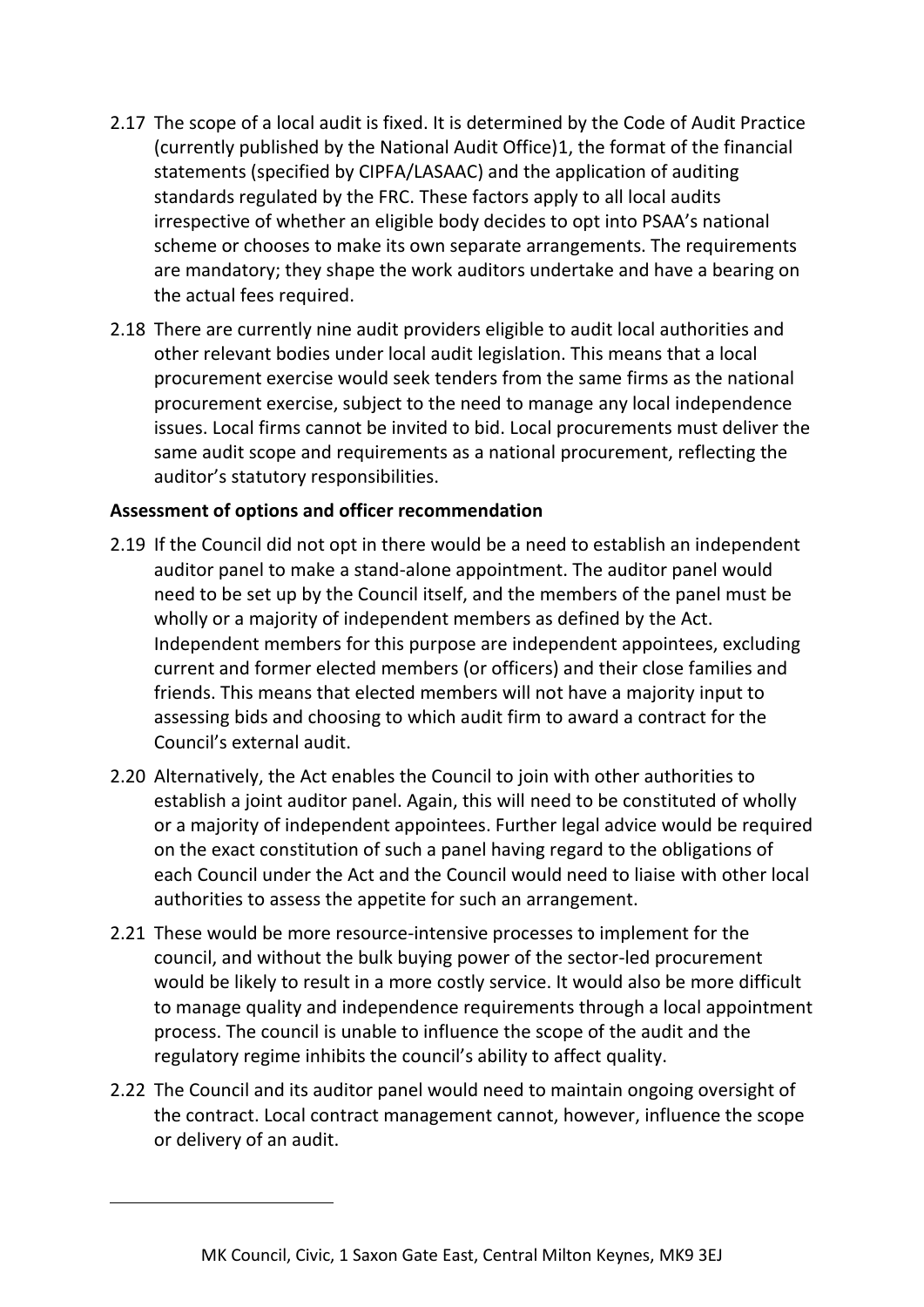- 2.23 The national offer provides the appointment of an independent auditor with limited administrative cost to the council. By joining the scheme, the council would be acting with other councils to optimise the opportunity to influence the market that a national procurement provides.
- 2.24 The recommended approach is therefore to opt into the national auditor appointment scheme.

#### **The way forward**

- 2.25 Regulation 19 of the Local Audit (Appointing Person) Regulations 2015 requires that a decision to opt in must be made by a meeting of the Council.
- 2.26 The Council then needs to respond formally to PSAA's invitation in the form specified by PSAA by the close of the opt-in period (11 March 2022).
- 2.27 PSAA will commence the formal procurement process in early February 2022. It expects to award contracts in August 2022 and will then consult with authorities on the appointment of auditors so that it can make appointments by the statutory deadline of 31 December 2022.

# 3. Implications of the decision

| Financial                | Х | Human rights, equalities, diversity |  |
|--------------------------|---|-------------------------------------|--|
| Legal                    |   | <b>Policies or Council Plan</b>     |  |
| Communication            |   | Procurement                         |  |
| <b>Energy Efficiency</b> |   | Workforce                           |  |

## a) Financial implications

There is a risk that current external audit fee levels could increase when the current contracts end. It is clear that the scope of audit has increased, requiring more work. There are also concerns about capacity and sustainability in the local audit market.

Opting into a national scheme provides maximum opportunity to ensure fees are as realistic as possible, while ensuring the quality of audit is maintained, by entering into a large scale collective procurement arrangement.

If the national scheme is not used some additional resource may be needed to establish an auditor panel and conduct a local procurement. Until a procurement exercise is completed it is not possible to state what, if any, additional resource may be required for audit fees from 2023/24.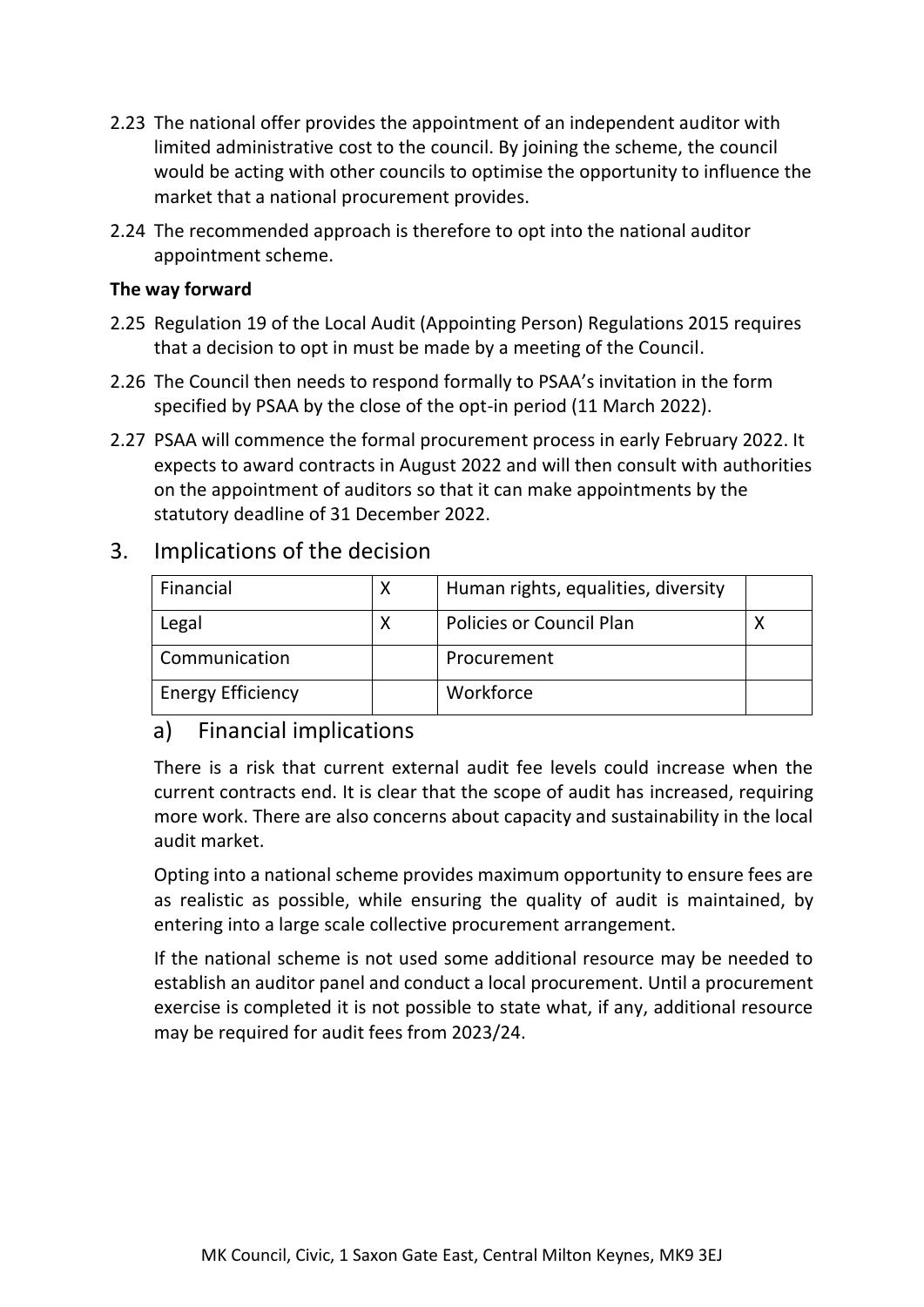# b) Legal implications

Section 7 of the Local Audit and Accountability Act 2014 requires a relevant Council to appoint a local auditor to audit its accounts for a financial year not later than 31 December in the preceding year.

Section 8 governs the procedure for appointment including that the Council must consult and take account of the advice of its auditor panel on the selection and appointment of a local auditor. Section 8 provides that where a relevant Council is a local Council operating executive arrangements, the function of appointing a local auditor to audit its accounts is not the responsibility of an executive of the Council under those arrangements.

Section 12 makes provision for the failure to appoint a local auditor. The Council must immediately inform the Secretary of State, who may direct the Council to appoint the auditor named in the direction or appoint a local auditor on behalf of the Council.

Section 17 gives the Secretary of State the power to make regulations in relation to an 'appointing person' specified by the Secretary of State. This power has been exercised in the Local Audit (Appointing Person) Regulations 2015 (SI 192) and this gives the Secretary of State the ability to enable a sector-led body to become the appointing person. In July 2016 the Secretary of State specified PSAA as the appointing person.

## c) Policy

The decision required is linked to the Council's statutory requirement to prepare and have independently audited its annual Statement of Accounts.

## d) Other implications

The principal risks are that the Council:

- Fails to appoint an auditor in accordance with the requirements and timing specified in local audit legislation; or
- does not achieve value for money in the appointment process.

These risks are considered best mitigated by opting into the sector-led approach through PSAA.